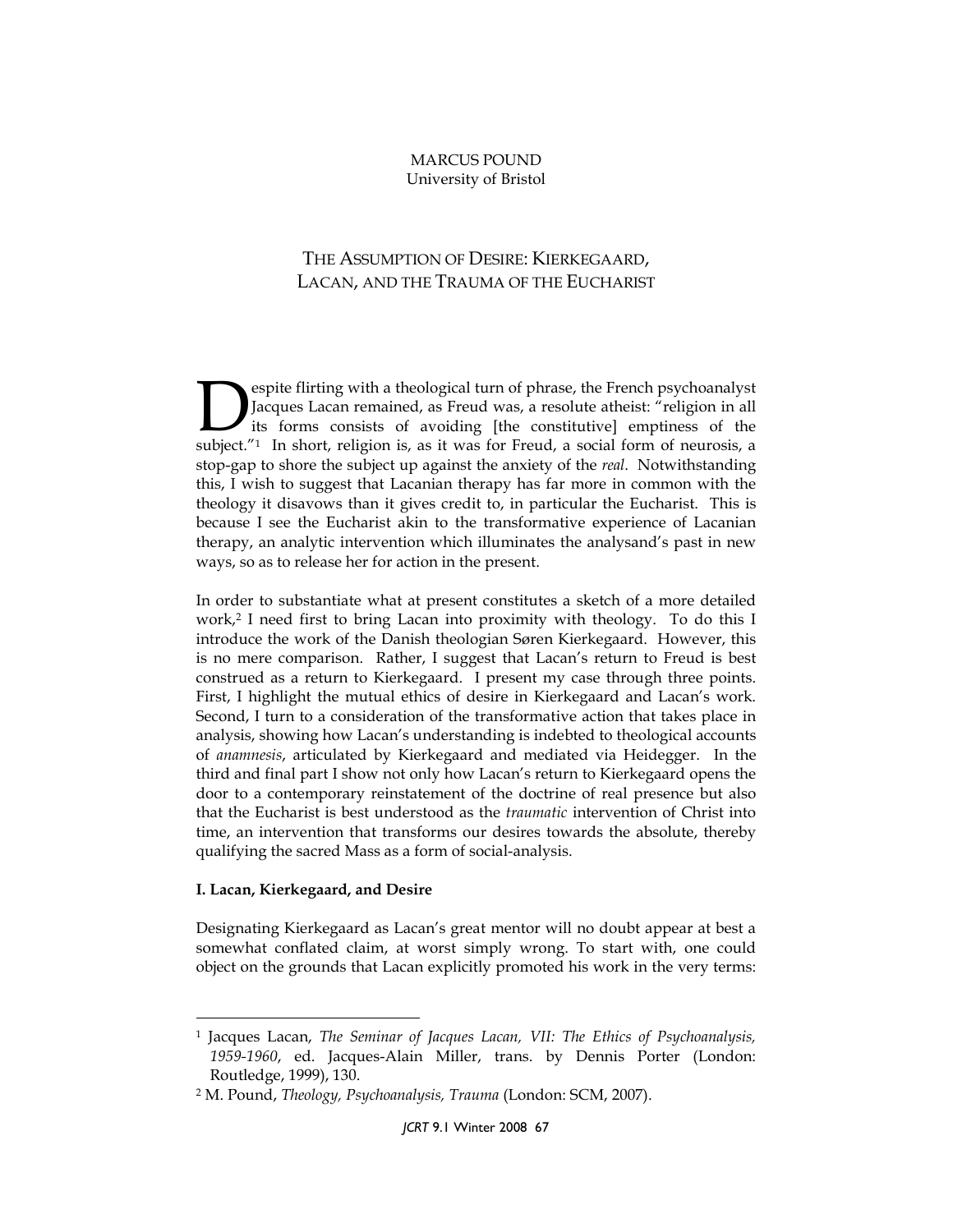"le retour á Freud".<sup>3</sup> And while Lacan does make occasional reference to Kierkegaard, he does so almost exclusively in engagement with the Freudian concept of repetition, hardly enough to warrant the kind of revision I am claiming. Furthermore, there is the question of Lacan and Kierkegaard's philosophy. As David Crownfield suggests, the two are diametrically opposed.<sup>4</sup> What we find in Lacan is the subject both situated and created within the diffusion of language, a subject for whom there is no underlying self-identity and no basis for agency. By contrast, the Kierkegaardian subject is grounded in agency and affirmation. Finally, is not Lacan the affirmed atheist and Kierkegaard the fideist theologian who strove to revitalise Christian Denmark?

Despite such opposition I maintain that Lacan's work is best construed in terms of le retour á Kierkegaard. The possibility for dialogue has been due partly to the way I approach Lacan. Rather than treat him as a philosopher of difference, a sort of psychoanalytic supplement to Derrida, I treat him principally as a clinician. That is to say, I treat Lacan as someone whose thought is embodied in the clinical practice of psychoanalysis. This leads me to assert a sense of agency in Lacan's work that is missing in much philosophical treatment of him.<sup>5</sup>

Lacan's ethics are usually considered an ethics of desire where desire refers to lack. The argument goes something like this: when we enter the world of language and symbols a gap opens up between the speaking being (the enunciator) and the language spoken (the enunciated). This gap generates desire, the desire to fill the fundamental gap. However, the structural gap renders the satiation of desire impossible. An ethics of desire therefore means being reconciled to this perpetual state of non-fulfilment. Such a reading is not without basis in Lacan's work: "the symbol first manifests itself as the killing of the thing, and this death results in the endless perpetuation of the subject's desire".<sup>6</sup> However, this reading can be highly reductive. The ethics of analysis can easily become simply an awareness of our textual constitution and a resignation to the ceaseless play of language as we open up to desire and accept the constitutive lack of subjectivity.

Yet in his work on Ethics, Lacan says: the only thing one can be guilty of is "giving ground relative to one's desire".<sup>7</sup> Let us set this in a clinical context.

<sup>3</sup> J. Lacan, Écrits (Paris: Seuil, 1966), 401.

<sup>4</sup> David Crownfield, "Extraduction" in Lacan and Theological Discourse, ed. E. Wyschogrod, D. Crownfield, & C. Raschke (Albany: SUNY, 1989), 162.

<sup>&</sup>lt;sup>5</sup> See for example Charles Winquist, "Lacan and Theology", in *Post-Secular* Philosophy: Between Philosophy and Theology, ed. P. Blond (London: Routledge1998), 305-317; Mark C. Taylor, "Refusal of the Bar" in Lacan and Theological Discourse, ed. Edith Wsychogrod, David Crownfield, and Carl Raschke (Albany: SUNY, 1989), pp. 39-58.

<sup>6</sup> J. Lacan, Écrits: A Selection, trans. by Bruce Fink (New York & London: W. W. Norton & Company, 2002), 101.

<sup>7</sup> Lacan, The Seminar of Jacques Lacan, VII, 321.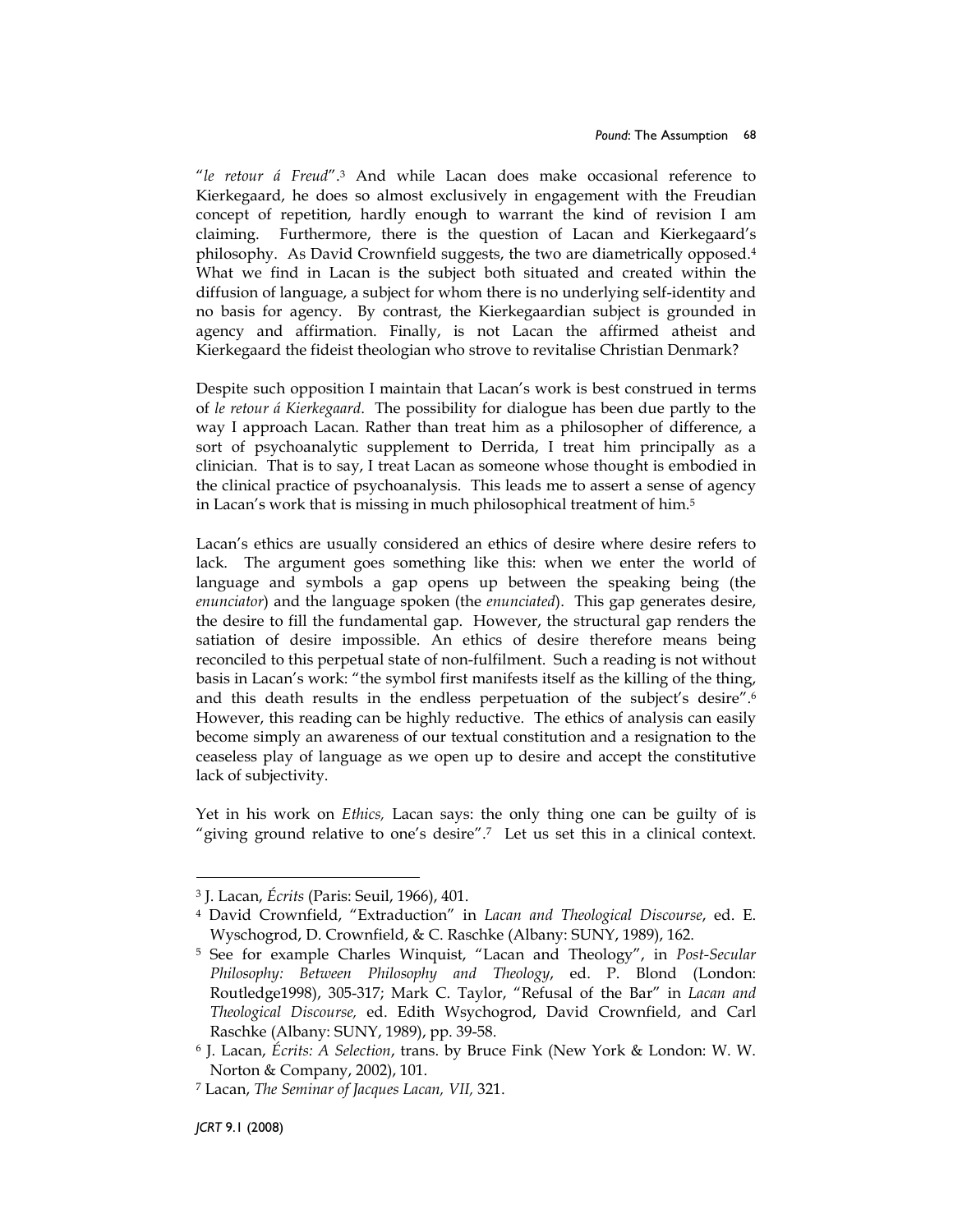This example is taken from a Lacanian case study offered by Marie-Hélène Brousse:

> A woman wants to have a baby, but she never finds herself in a relation conducive to her wish. She always ends up in abusive relationships. In analysis, it transpires that she can only remember her mother for one thing: saying "I'm going to kill you". In subsequent relations she assumes the position of someone scorned, someone disappearing.<sup>8</sup>

Notice the context: the woman's desire is to have a child but because she positions herself as vanishing she cannot settle into a relationship conducive to that end, i.e. bring forth life. In other words, she fails to assume her desire, the desire to have a baby.

Seen from this perspective a Lacanian ethics does not mean reconciling her to lack, but allowing her to take the risk – which includes the acceptance of failure – and find it in herself to initiate the act. For this reason Lacan says in Seminar VII: "the ethics to which psychoanalysis leads us [is] the relation between action and desire".<sup>9</sup>

Such an ethic is not only a far cry from the usual construal of Lacan, it also brings Lacan into proximity with Kierkegaard. Kierkegaard's pen was aimed at the Christian nominalists of nineteenth-century Copenhagen. People were calling themselves Christians, yet failing to manifest Christianity in existential terms, i.e. embodying Christian belief in action. This was the drive behind his rallying cries: "truth is subjectivity" and "action to subjectivity".<sup>10</sup> According to Kierkegaard, Christians were tending towards an objective standpoint whereby Christianity was reflected upon "as an object to which the knower relates himself"; an approach characteristic of detached scientific observation, where what matters is discerning that the object of truth (Christianity) is precisely that, *true*.<sup>11</sup> By contrast, the subjective standpoint concerns one's relation to the object of truth, or as Kierkegaard says: "the development of subjectivity consists precisely in this, that he, acting, works through himself in his thinking about his own existence, consequently that he actually thinks what is thought by actualising it".<sup>12</sup>

It is not difficult to see Kierkegaard and Lacan's shared concern that speech be related to action as the arbitrator of truth. In the final analysis, what counts for

<sup>8</sup> Marie-Hélène Brousse, "The Drive (II)," in Reading Seminar XI: Lacan's Four Fundamental Concepts of Psychoanalysis, ed. R. Feldstein, B. Fink & M. Jannus (Albany: SUNY, 1995), 101.

<sup>9</sup> Lacan, The Seminar of Jacques Lacan, VII, 313.

<sup>&</sup>lt;sup>10</sup> Søren Kierkegaard, Concluding Unscientific Postscript to Philosophical Fragments, trans. by H. Hong & E. Hong (Princeton: Princeton University Press, 1992), 339. <sup>11</sup> Ibid.

<sup>12</sup> Ibid., 169.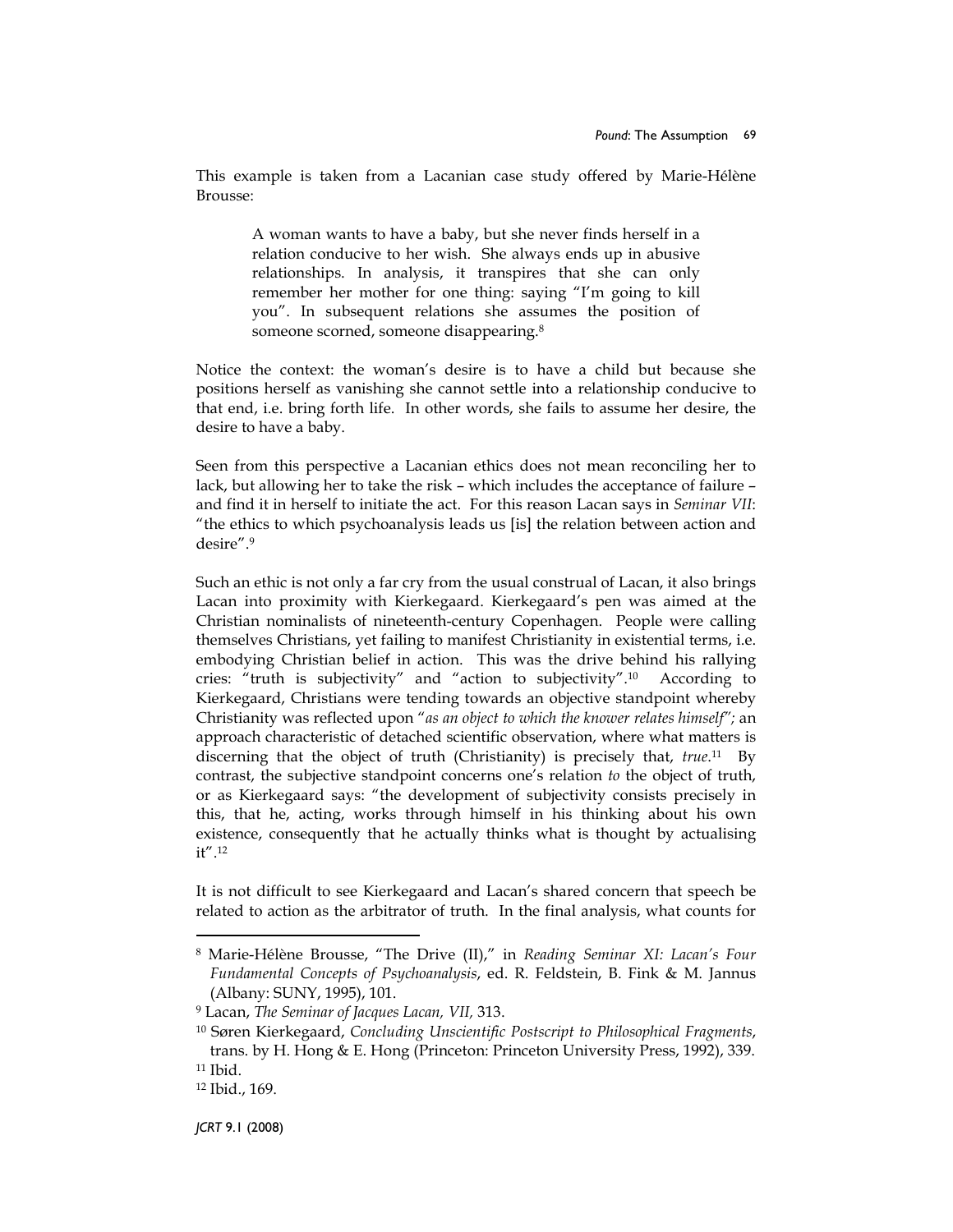Lacan is the concrete expression of desire, just as for Kierkegaard one's identification with Christianity only counts to the degree one remains existentially committed. One can strengthen this contention by way of The Concept of Anxiety.<sup>13</sup> Here, Kierkegaard seemingly anticipates Lacan by situating the bondage of sin as precisely the distance between speech and action. Sin is not hereditary and therefore deterministic – that being the case one could always evade responsibility for one's actions – rather, it is an existential category. Kierkegaard uses the image of two people concealed under a cloak in which one speaks and the other acts without any relation between the two. Likewise, in his Seminar on *Ethics*, Lacan says of the analytic process: 'it is a question of the relationship between action and desire, and of the former's fundamental failure to catch up with the latter.'<sup>14</sup> In other words, Lacan's account of neurosis amounts to a secular reading of sin, i.e. a life in which speech is unable to realise desire in decisive action. The difference of course is that for Kierkegaard desire remains wholly directed towards God.

The question remains: how does the analyst facilitate the analysand in her assumption of desire or in Kierkegaardian terms, how does one manifest Christianity as an existence? It is at this point I want to turn to the second part, arguing that the assumption of desire requires a dramatic form of intervention which allows a new perspective on one's identity and its formative influences, thereby releasing one for action in the present. To this end Lacan must, by way of Heidegger, retour á Kierkegaard.

#### II. Time for Analysis

For Lacan transformative action is dependant on the restructuring of meaning through time, an approach he inherits from Kierkegaard, historically mediated through Heidegger. While bearing this important connection in mind, I want to begin by expanding on Heidegger and Lacan's understanding of time.

Heidegger had asked: "does not anxiety get constituted by a future? Certainly, but not by the inauthentic future of awaiting".<sup>15</sup> We are not simply anxious about what the future holds, rather:

anxiety brings one back to one's throwness as something possible which can be repeated. And in this way it also reveals the possibility of an authentic potentiality-for-Being—a potentiality which must, in repeating, come back to its thrown "there", but come back as something future which comes towards [zukünftiges].<sup>16</sup>

<sup>13</sup> S. Kierkegaard, The Concept of Anxiety, trans. by R. Thomte & A. Anderson (Princeton: Princeton University Press, 1980), 118-119.

<sup>14</sup> Lacan, The Seminar of Jacques Lacan, VII, 31.

<sup>15</sup> Martin Heidegger, Being and Time (Oxford: Blackwell, 1983), 393.

<sup>16</sup> Ibid., 394.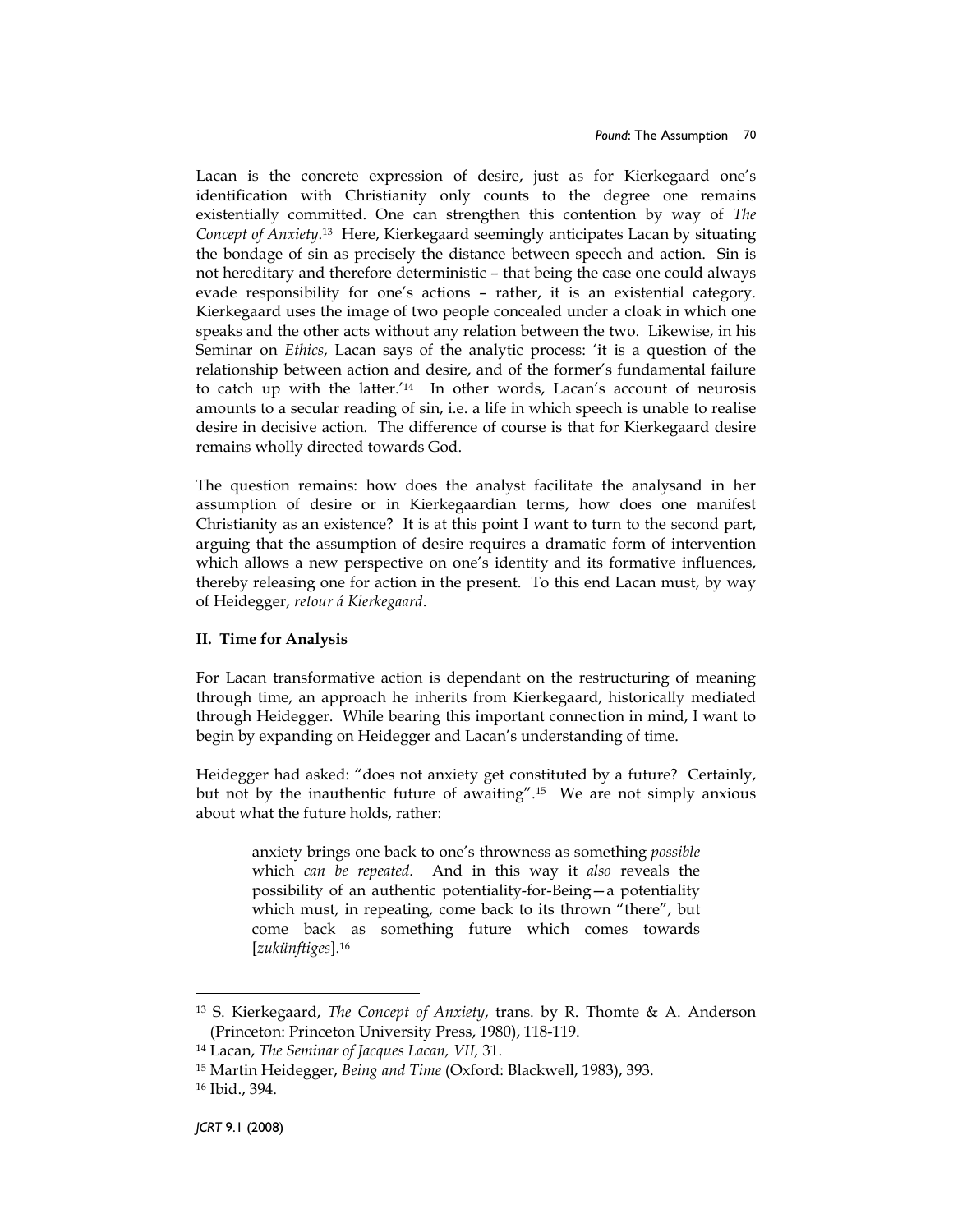Heidegger's point is that anxiety about the future bears down upon us to reveal the way we are already situated, the way we are already begun, part of a community, constituted by our heritage. In turn our heritage discloses future possibilities for the repetition thereof. For example: if my father was a carpenter it is part of my cultural heritage, it becomes a possibility that I may choose to repeat, actualising it in the present. Notice the temporal paradox: should I become a carpenter then I would repeat the past on the basis of it coming towards me from the future; I discover my potential coming back to me from the future and begin the process of *having been*. And herein lies the psychoanalytic point: one must return to one's past, challenging the way a particular set of signifiers have situated oneself, and open those signifiers up to the play of desire so they may return in terms of different future possibilities. As Lacan says:

> what is realised in my history is neither the past definite as what was, since it is no more, or even the present perfect as what has been in what I am, but the future anterior as what I will have been, given what I am in the process of becoming.<sup>17</sup>

And,

in psychoanalytic anamnesis, what is at stake is not reality, but truth, because the effect of full speech is to reorder past contingencies by conferring on them the sense of necessities to come, such as they are constituted by the scant freedom through which the subject makes them present.<sup>18</sup>

The analysand must learn to see the different potential for signification that past events are open to, recognising the ambiguity of all significations, and make a decision about how events return to her from the future (what Lacan calls the moment of concluding). The analysand must choose a different past to return to in the future, "reorder[ing] past contingencies by conferring on them the sense of necessities to come".<sup>19</sup> The subject becomes creative with her past in a way that presupposes the narrative that formed her. Through the decisions the subject makes about past signification, new perspectives open up which coterminously restructure the past, retroactively reconfiguring it, releasing the subject for action in the present. Notice the centrality that Lacan gives to *agency*: the analysand must make an existential decision about how signifiers return. This is not the subject resigned to flux, but one for whom the ambiguity of signification opens up new possibilities of signification, and the chance for existential affirmation of those signifiers.

To take the previous example of the woman wishing to have a child, the trouble arises because she is stuck at the level of signification: "I'm going to kill you"; yet as her analyst points out, the demand of the mother is quite simple: to be quiet.

<sup>17</sup> Lacan, Écrits: A Selection, 84.

<sup>18</sup> Ibid., 48.

<sup>19</sup> Ibid.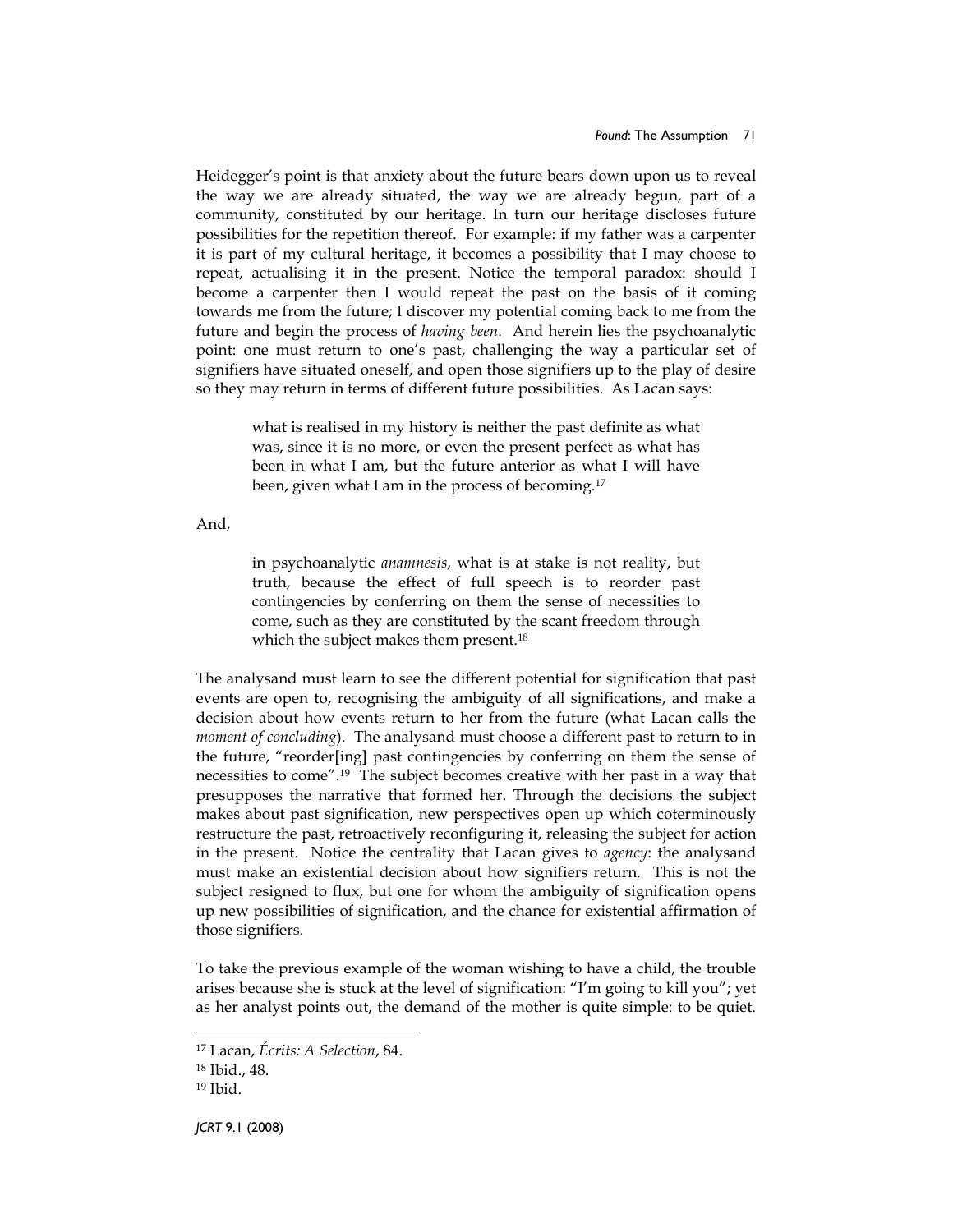However, it conforms to death as the object of the patient's fantasy. By opening up her mother's words to ambiguity, the analysand is opened up to creative possibilities; that is, assuming her desire. For this reason Lacan said, "to keep time with Freud requires one know how to take the clock apart".<sup>20</sup>

The question remains, where someone is stuck on past signification, how do you illuminate her past anew? In analysis it is recognised that one needs to induce a traumatic break in identity, a sudden rupture or intervention that gets beyond the neurosis to illuminate unconscious desire. At its most basic, it is the analyst's verbal interventions into the speech of the analysand that constitutes this break. A well placed word or sudden interjection can cause the analysand to recoil back onto the subtext of what she is saying, so she may hear herself anew and thereby open the door to retroactively reconfiguring the past.

In thinking through the role of the analytic intervention I want to return to Kierkegaard and explore his account of time and its relevance to the analytic intervention. My argument is that the role Kierkegaard assigns to Christ as God's intervention, and the subsequent bearing this has on time and temporality, makes Christ paradigmatic of the analytic intervention; a contention strengthened when one considers the mediating role Heidegger plays in Lacan's thought.

In The Concept of Anxiety Kierkegaard makes the distinction between Greek/pagan and Christian time. The pagan understanding of time is tied to a spatial awareness: time is conceptualised around the movement of an object through space. For example, Aristotle writes: "for it is by means of the body that is carried along that we become aware of the "before and after" in the motion."<sup>21</sup> As the object follows its course through space the area travelled becomes the past, the area yet to be travelled is the future, while the space occupied by the object is the present.

Now the problem arises because the distinction between the past, present, and future is implicit to time itself, they are divisions along an imagined line. But because the line is a constant succession, no present dividing line can ever gain a real "foothold" so to speak.<sup>22</sup> As soon as you introduce a line into the succession discriminating the tenses it appears behind you. And because no moment can be present, "there is in time neither present, nor past, nor future".<sup>23</sup> Thus in Greek/pagan time the present is only ever an abstract line drawn to divide, yet in the same moment it moves into the past because of the constant succession of time, and therefore ceases to be the present. This makes the present infinitely vanishing. At best one can say that time is constituted by a series of "nows", and

<sup>20</sup> Ibid., 222.

<sup>21</sup> Aristotle, Physics, Book IV, 11, 219b.

<sup>22</sup> Kierkegaard, The Concept of Anxiety, 85.

<sup>23</sup> Ibid.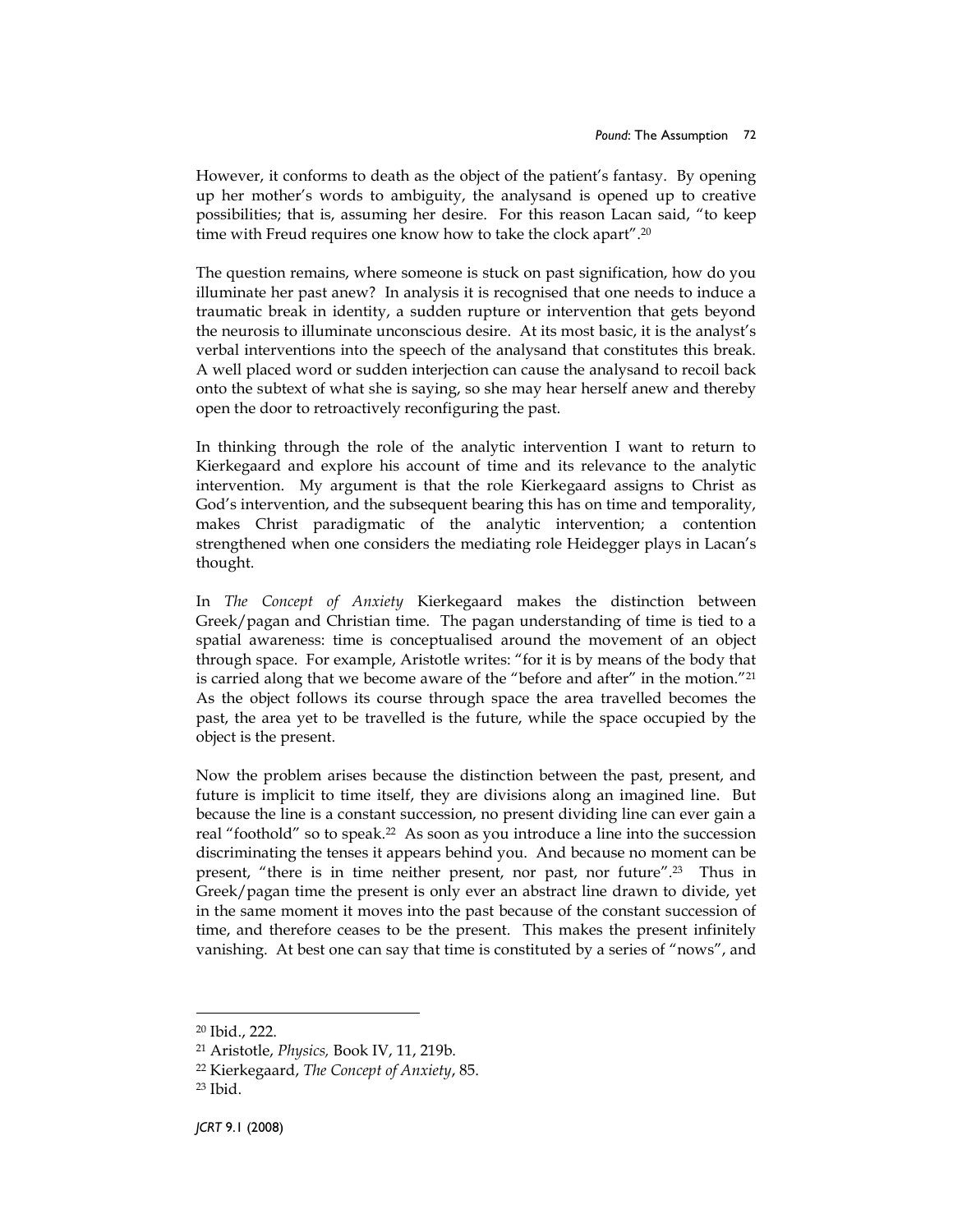for this reason Kierkegaard says "accordingly there is in [pagan] time neither present, nor past, nor future".<sup>24</sup>

By contrast, Kierkegaard argues that Christian time is fashioned by the claim that the eternal enters time. However, and here is the crucial point, Kierkegaard says that while the eternal enters time, it is never fully integrated into time. Eternity causes a break in time yet is never fully subsumed. One way to read Kierkegaard is to say that the eternal manifests as a trauma within time: the eternal constitutes a dramatic break or disturbance in the temporal order, eternity being qualitatively different from time. And like a trauma, the break initiated by Christ leads to a certain impotency of language, a blind spot where words fail. One can speak of the contradiction, but one cannot mediate it in rational terms.

This constitutes one way to read Christology as outlined by the Chalcedonian (451) formulation of Christ as one person, two natures. The council sought to retain precisely the trauma of the eternal within time. In the Monophysitic and Nestorian heresies this traumatic element was gentrified. The Monphysitics made Christ wholly divine, whereas the Nestorians separated out Christ's dual natures, to the extent that Mary was mother only of Christ's humanity. By contrast the Council of Chalcedon maintains the eternal and temporal separate yet as one, i.e. it preserves the trauma of the eternal in time, making those early heresies a form of Christological neurosis!

Kierkegaard calls this decisive break "the instant" or "moment" (Øiblikket), "a blink of the eye". And crucially it is this trauma which allows temporality to manifest. As Kierkegaard says: "The moment is that ambiguity in which time and eternity touch each other, and with this the concept of temporality is posited".<sup>25</sup> But how exactly do we get from this dialectic of the eternal and temporal to time as tensed? When we cease to view time in spatial terms, and accept instead the constitutive conflicts of life, we make the dramatic shift from time as an intellectual problem to a problem of disposition. In other words, the kernel that resists integration into time encourages us to focus on time as an existential issue precisely because it precludes any objective rational mediation of time, be it a denial or otherwise. Consider for example Aristotle's argument. For him to view time spatially he must implicitly occupy a transcendental position from which he can objectively look down upon it, a neutral point by which he can measure the succession. And because he is now divorced from time, his account lacks any existential concern, the anxiety of the future or regret of the past, there is and can only be the here and now.

This existential view of time is acute in Kierkegaard's text. Consider for example Kierkegaard's treatment of anxiety: "anxiety is freedom's possibility",<sup>26</sup> a response to the limitless possibilities that are open to us in our ability to shape

 $\overline{a}$ 

JCRT 9.1 (2008)

<sup>24</sup> Ibid.

<sup>25</sup> Ibid., 89.

<sup>26</sup> Ibid., 155.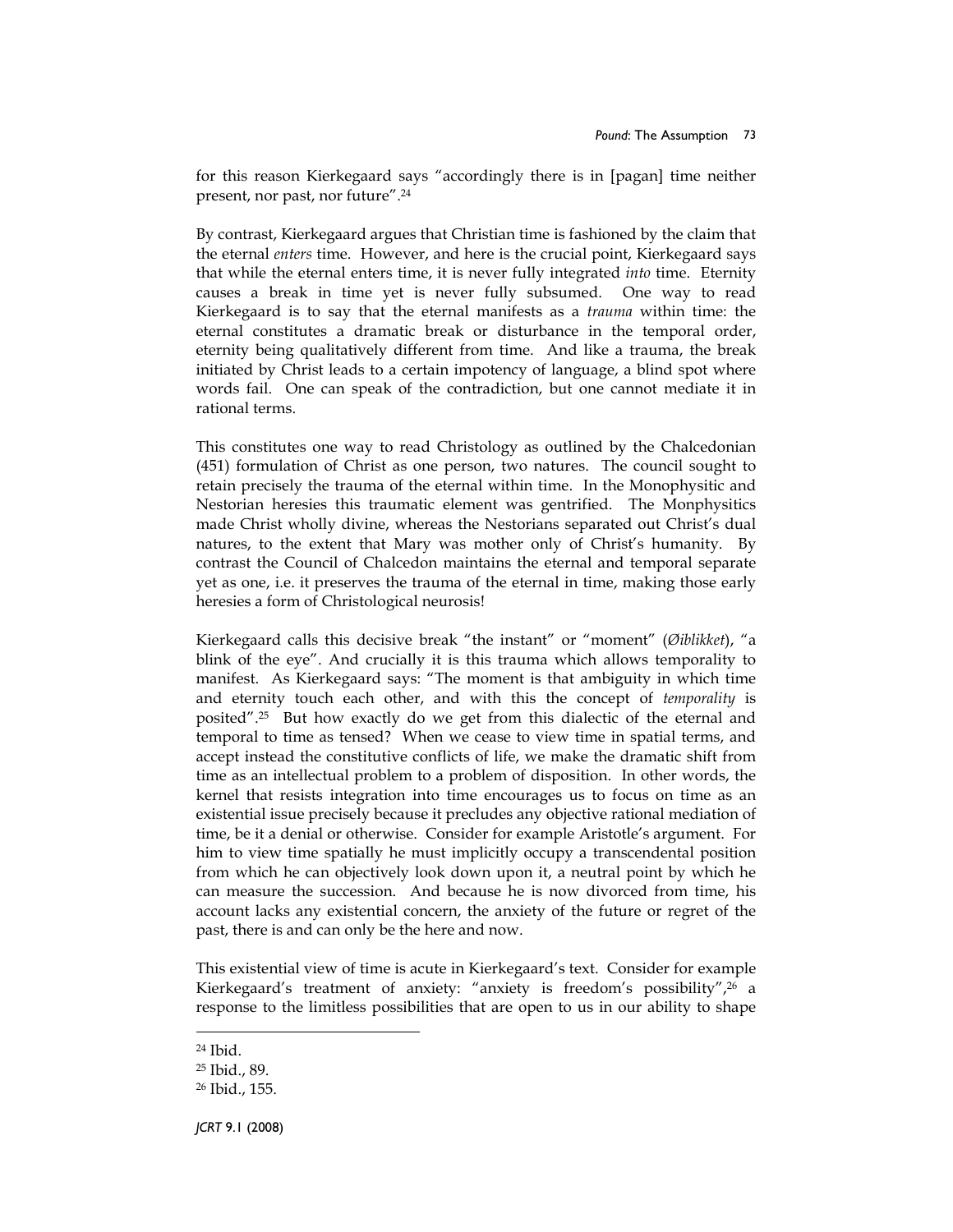our lives. In the task of becoming we can become anything, and while that responsibility can be daunting, it can also be exhilarating. Notice how anxiety is defined by properties of time. Anxiety relates to the way that different choices made in the present have an effect upon one's future. The future is not simply an abstract point in the yet-to-come of some succession that passes; rather, it is intimately connected with our present actions. The future bears down upon us calling us to account for the things we do now in the hope of future expectations. Kierkegaard also links anxiety to the past: He says: "if I am anxious about a past fortune (good or bad), then this is not because it is in the past but because it may be repeated".<sup>27</sup> That is to say, we become anxious about the past not because it is irretrievably lost, swept up in the moving succession, but precisely because it may return to us from the future.

Returning to Heidegger, one should note that in describing the transition Dasein makes from inauthenticity to authenticity, Heidegger employs the term Augenblick, thereby showing his debt to Kierkegaard, Augenblick being figuratively derived from Øiets blik, "a blink of the eye". The move to authenticity is sparked by a moment of vision, stimulated by encounter with one's mortality. In this 'instant' Dasein becomes resolute, taking its historicity seriously; the way we are already situated, the meaning our past confers upon our present and the future it carries us to. As Heidegger explains, one is no longer absorbed in "*now-time*"<sup>28</sup> with one moment following on from the next; rather one is existentially engaged in temporality which means taking one's historicity seriously.

From here it is a short step to Lacan who, with explicit reference to Heidegger, opposes any form of analysis that reduces experience to the "*hic et nunc*"<sup>29</sup> with the value of anamnesis, precisely because analysis requires an existential view of time, a view by which one can re-order past contingencies, conferring on past events the sense of "necessities to come".<sup>30</sup> Second, Lacan recognises that reordering the past requires a dramatic intervention, a traumatic intervention which illuminates the past anew. Bringing these strands together, it should become clear that: first, it was Kierkegaard who initially articulated how anxiety about the future was tied to the way the past comes towards us from the future; $^{31}$ second, one should note the influence that Kierkegaard's category of the instant [Øiblikket] has on Heidegger's term Augenblick; third, Kierkegaard shows how it was only with the event of the Incarnation that this consciousness of time arose, because only when the eternal enters time is there the decisive annulment or break in time, such that the tenses are established. In other words, only with the incarnation is temporality posited, and only in the incarnation are those same tenses given "simple continuity": the past redeems the present by arriving in the

<sup>27</sup> Ibid., 91.

<sup>28</sup> Heidegger, Being and Time, 474.

<sup>29</sup> Lacan, Écrits: A Selection, 46.

<sup>30</sup> Ibid., 48.

<sup>31</sup> Kierkegaard, The Concept of Anxiety, 91.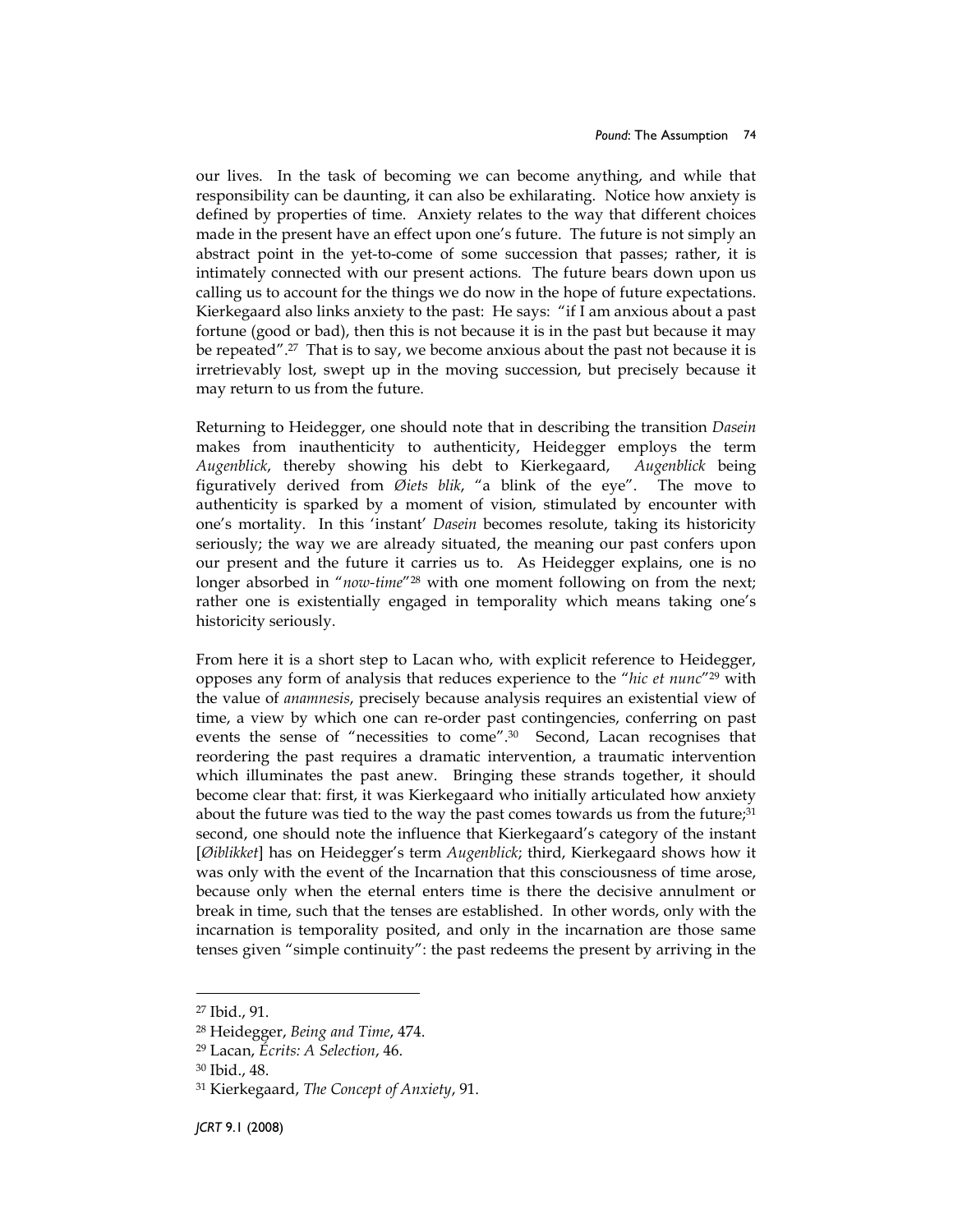form of hope from the future.<sup>32</sup> It should by now be clear that Christ's intervention is the paradigm for the analytic intervention: a traumatic incursion which stimulates a subjective approach to time, and thus it is only subsequent to the Incarnation that there can be Lacanian analysis at all. This is not an obvious claim that simply gives testimony to two-thousand years of formative history, but a reference to the qualitative shift in consciousness that Christianity invites and is historically mediated to Lacan from Kierkegaard, through Heidegger.

## III. After Analysis

In this final section I want to extend the logic of trauma and time to the doctrine of real presence within the Eucharist and in doing so lay the foundations for the Eucharist as a form of social analysis. The basis for extending my argument thus far to the Eucharistic is the Catholic affirmation that the Eucharist is Christ, a view attributed to the early church although only formally ratified by the Fourth Lateran Council (1215): "His body and blood are truly contained in the sacrament of the altar under the forms of bread and wine".<sup>33</sup> This view would be reaffirmed at the Council of Trent (1545) and maintained to present day.

Of course, such continuity belies both the re-emergent disagreements that led to the need for formal ratification, and the epistemological shifts in understanding. Nonetheless, it suggests as a bare minimum a continuity in terms of seeking to maintain the identity of Christ with those sacramental elements, an identity beyond the stance of remembrance, and hence the logical step in my own work moving from Christ to the Eucharist. How then does that which I have outlined about Christ translate into eucharistic terms?

The identity of the transcendent in the Eucharist at the point of transubstantiation amounts to a form of intervention which opens the historicity of the subject. In other words, the Eucharist repeats the trauma of the incarnation. By way of comparison, consider how the doctrine of transubstantiation conforms to the Chalcedonian formulation of Christ's identity: on the one hand if the divine and the mundane are disjoined one would risk the eucharistic equivalent of the Nestorian heresy: impanation. The sacred host would be constituted in terms of two distinct and separate entities, a divine filling covered in a separate wrap of bread. Consequently the Eucharist would lack the participatory quality. As Catherine Pickstock says, "If the coincidence of the mystical and the real becomes fissured, the eucharistic signs […] become […] a matter of non-essential, illustrative signification which relies upon a nonparticipatory similitude between the bread and the Body and the wine and the Blood". $34$  On the other hand, the affirmation by Aquinas that the bread is not wholly taken up into the divine but retains its "accidents" precludes the

<sup>32</sup> Ibid., 90.

<sup>33</sup> Norman Tanner (ed.), Decrees of the Ecumenical Councils, Vol. 1 (London: Sheed and Ward, 1990), 230.

<sup>&</sup>lt;sup>34</sup> Catherine Pickstock, After Writing: On the Liturgical Consummation of Philosophy (Oxford: Blackwell, 1998), 254.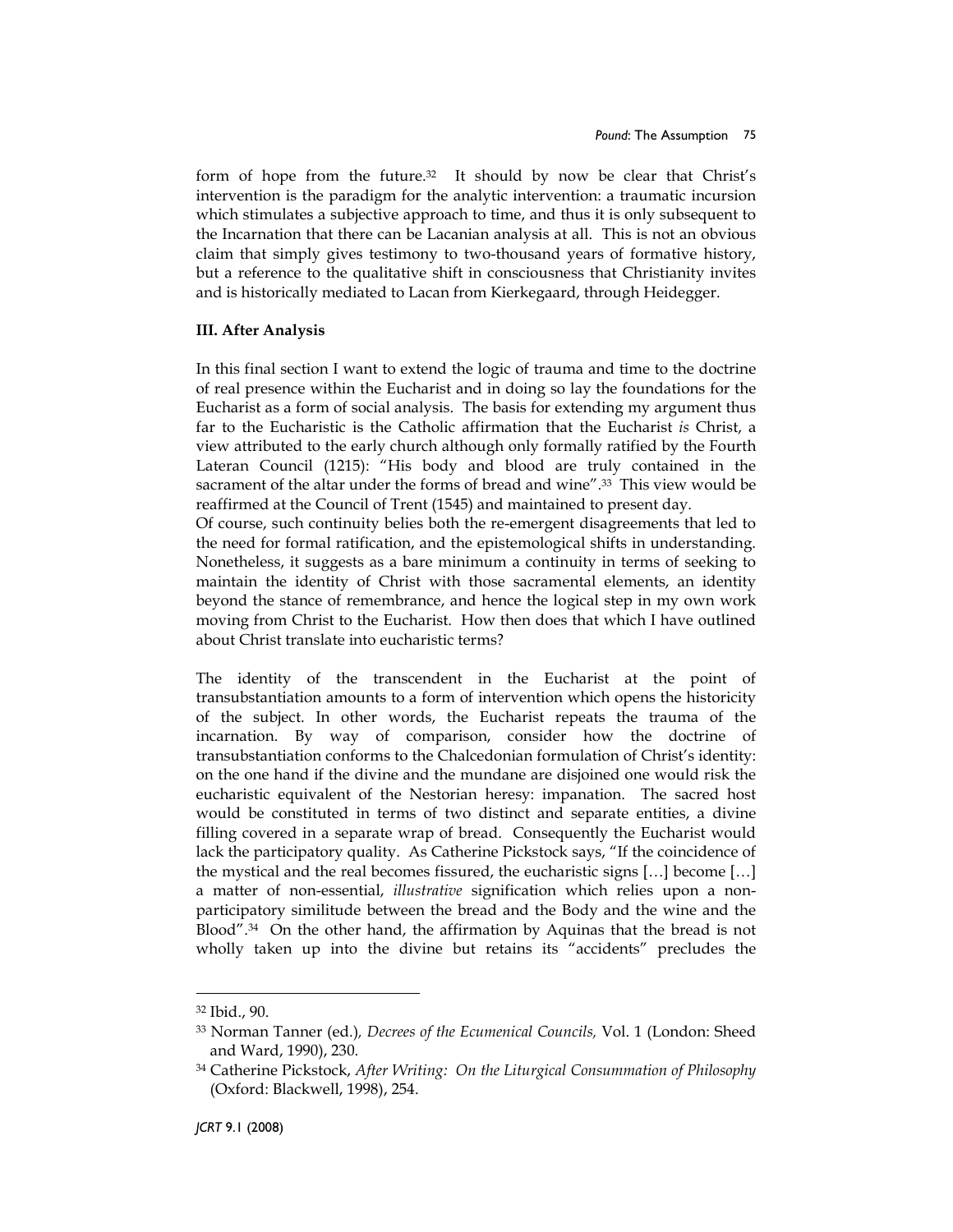eucharistic equivalent of the Monophysitic heresy.<sup>35</sup> If the bread were wholly taken up into the divine then the Eucharist would fail to coincide with the historical temporality of the ecclesia.

Instead, one should assert that Christ's body is present in the bread as trauma, distinct yet inextricably joined. Christ's body is the traumatic kernel of the bread as his blood is of the wine. Put another way, through the celebration of the Eucharist the eternal enters time, what Kierkegaard defines in terms of "Øiblikket". And in that instant, confronted by the traumatic presence of the eternal in time, the tenses are brought into relief. From the perspective of the Eucharist, the past is not simply trailing behind, lost over one's shoulder; rather, one can re-member it, as Jean-Luc Marion says, with "eschatological patience".<sup>36</sup> That is to say, one makes an

appeal, in the name of a past event, to God, in order that he recall an engagement (a covenant) that determines the instant presently given to the believing community […]. [T]he event remains less a past fact than a pledge given in the past in order, today still, to appeal to a future.<sup>37</sup>

The present becomes figured between the past promise and future expectation. The present is not self-sufficient with regard to the past, but takes its meaning from the past, which comes back from the future. Hence the Eucharist becomes the paradigm for every present, constantly ensuring against the reification of the "now" as an eternal present by situating the subject in a dynamic and existential history, allowing the subject to be received into the fullness of time. Thus, one could say in Lacanian terms that transubstantiation amounts to a form of analytic intervention, the sudden interjection of the Word which opens up the temporality of time. Indeed, it is only in neurosis that the subject is stuck in the "hic et nunc" rather than open to the temporal flow. And because the tenses are brought into relief, one can reaffirm past signification in terms of eschatological hope, or, as Lacan says, allow the past to pass "into the word [verbe/logos] [...] by which she relates in the present the origins of her own person".<sup>38</sup>

An acceptance of the real presence of Christ in the Eucharist helps stimulate a subjective appropriation of truth, what I have defined in Lacanian terms as the assumption of desire. The interpretive moment of concluding in which the subject, desiring God, chooses to accept the objective presence of Christ within the Eucharist, stimulates the contact of desire and will: the two are fused together through the interpretive decision in which the desire for God manifests with ritual enactment. In this way the Eucharist is utterly transformative, marking the

<sup>35</sup> Thomas Aquinas, Summa Theologiae (London & New York: Blackfriars, 1964- 1981), S.T. III, q. 75, a. 5.

<sup>36</sup> Jean-Luc Marion, God Without Being, trans. Thomas A. Carlson (Chicago and London: University of Chicago Press, 1991), 173.

<sup>37</sup> Ibid., 172.

<sup>38</sup> Lacan, Écrits: A Selection, 47.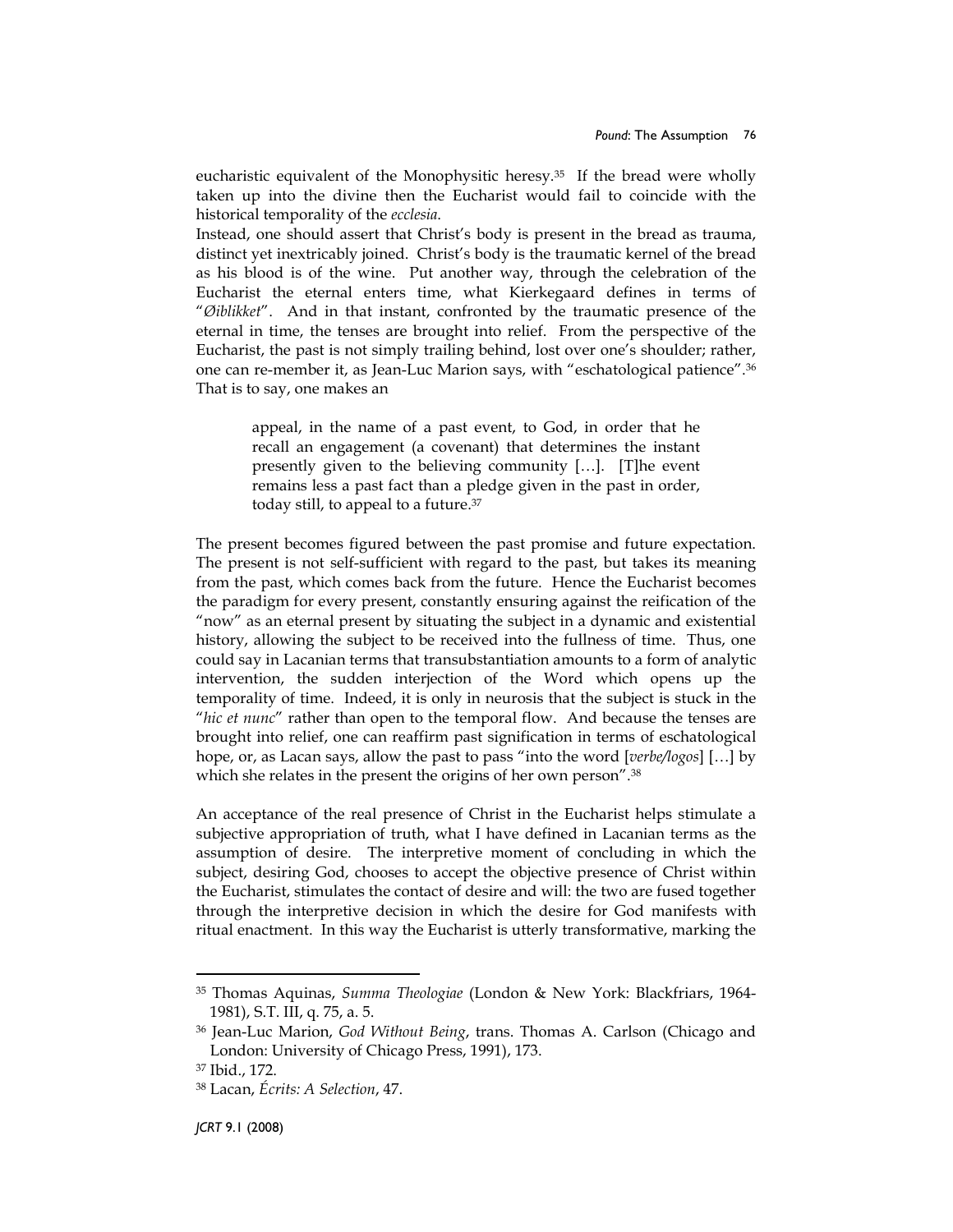point that one emerges as a subject through the act of choosing a particular set of constitutive signifiers in which to emerge.

Finally, the political implications of an ecclesial setting to analysis should not be lost. After all, as Elizabeth Danto has argued, far from being a Victorian practicing in the closeted world of the female bourgeoisie, Freud was a modernist, a social activist caught up the social democratic movement sweeping across Europe; and the newly discovered psychoanalysis was a crucial tool for social change. During the 1920s he and his first wave colleagues envisaged a new kind of community based on free clinics, clinics committed to helping the poor and disenfranchised, and cultivating good and productive individuals. Indeed, Anna Freud, Erik Erikson and Wilhelm Reich all made psychoanalysis accessible to farmers, office clerks, teachers, domestic servants, public school teachers and so on. But Freud's vision never took root, curtailed by a progression of policies that favoured private health care.<sup>39</sup>

To this extent the Eucharist is in a unique position to respond because as William Cavanaugh has argued, politics is not a science of the given, but a practice of the imagination; i.e. it establishes the conditions of possibilities for organising bodies. And the Eucharist is the privileged site of the Christian imagination; it offers alternative means to symbolically configure space, a different way of being with one another in the social sphere. Hence the Mass is political. $^{40}$ 

In particular the Eucharist it has the power to challenge the private/public split that characterises modern liberalism because the constitutive trauma and assumption of desire establishes the subject within an existing ecclesial setting. In contrast to the private clinic, liturgy does not ordain individuals with their own private set of desires or self-contained spheres of power (the critique of egopsychology). Indeed, such an individual can only be imagined within the narrative construction of secular politics because the secular conceives the individual as prior to society, and society merely a collection of pre-existing individuals with conflicting desires and competing interests. By contrast the ecclesial context of the Eucharist ensures a communal setting prior. Each individual is primarily a member of the socially enacted body of Christ, a participatory member in a context that refuses still to allow the subject to be finalised, complete, or whole, because the self is a never-ending task, repeated forwards in the constant re-staging of the crucifixion and beneficiary of love which always exceeds our capacity to understand. In other words, by situating analysis within the sociality of ecclesial worship Christianity is uniquely able to deliver on Freud's failed vision: to bring together the social and the private in the community, the necessary pre-condition of real therapy.

Such a view of the Eucharist should not be understood in terms of a necessary supplement to the harsh reality of secular pressures, but precisely an alternative

<sup>39</sup> Elizabeth Danto, Freud's Free Clinics: Psychoanalysis and Social Justice, 1918-1938 (Columbia: Columbia University Press, 2005).

<sup>40</sup> William Cavanaugh, Theological Imagination (London: T&T Clark, 2002).